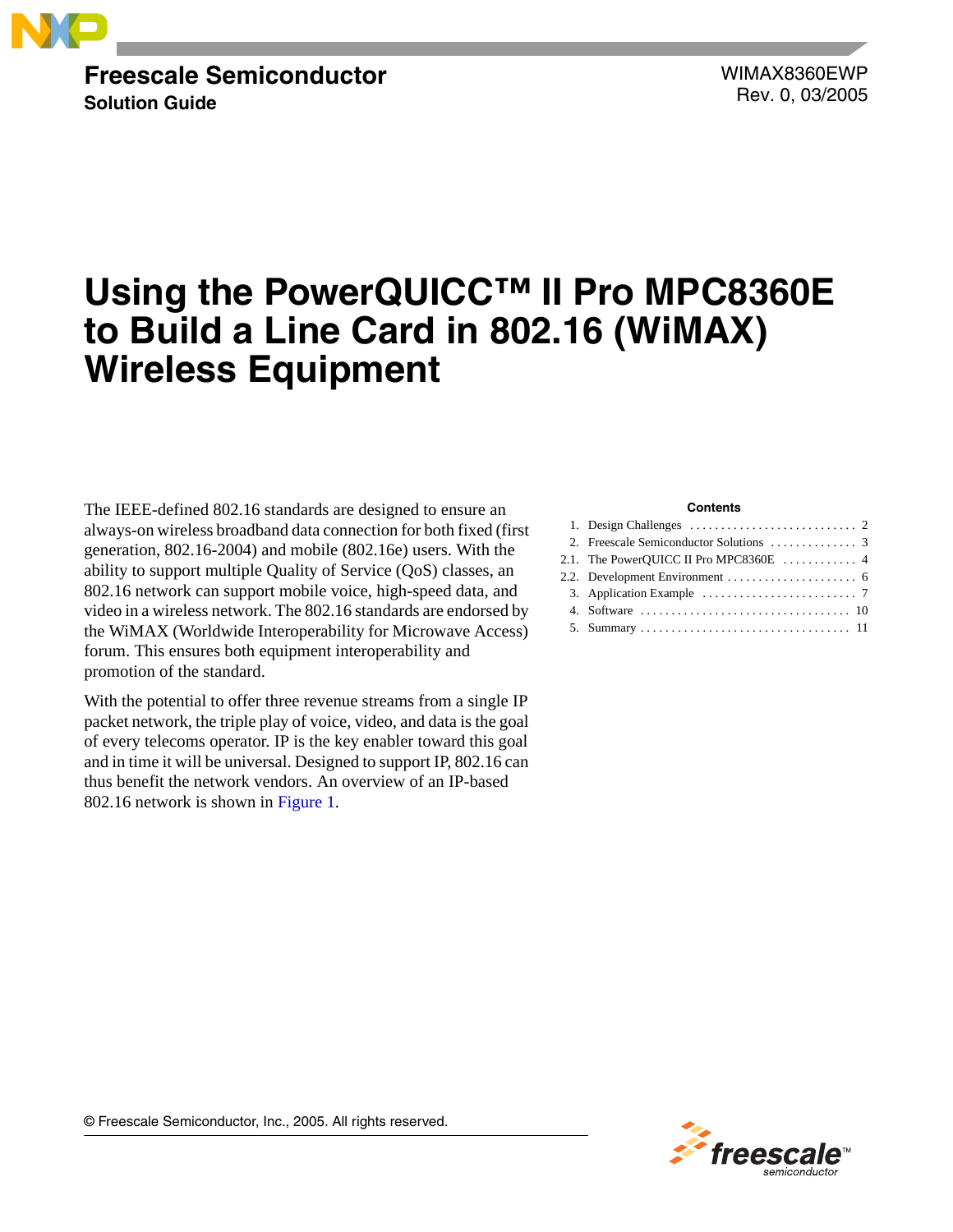

**Design Challenges**



**Figure 1. Overview of WiMAX Wireless Network**

<span id="page-1-1"></span>Designing a high-performance, cost-effective 802.16-2004 or 802.16e compatible base station provides many challenges to wireless equipment designers, including migration from RF and PHY to MAC processing. This document addresses implementation of the MAC-layer using Freescale devices that use the QUICC Engine™.

# <span id="page-1-0"></span>**1 Design Challenges**

The 802.16-2004 and 802.16e standards are still maturing and so support a large number of options. Ongoing modifications and uncertainty about the options needed for an implementation require a flexible and programmable solution.

In system design, the designer must decide how to partition the PHY and MAC layer processing among the different devices. This decision is challenging due to the large amount of interworking needed between the 802.16 MAC and PHY layers compared to other wireless systems such as 802.11, GSM and various 3G standards. Depending on the physical layer implementation, the MAC chip must be able to perform high-speed encryption/decryption, CRC, HCS calculation and frame building, and to offload PDU and frame formatting from the physical layer.

Within the MAC layer, the split between the MAC CPS, CS and network layers depends on board/rack, device and interconnect requirements. Protocols, traffic types and traffic volumes used on the network interface vary. In addition, advanced systems will be developed that could include co-location of 802.16 with 2G or 3G base stations. Such trends push the processing and interfacing demands even further. Inside a base station, the MAC CPS (Common Part Sublayer) and CS (Convergence Sublayer) layers can be either implemented in the same device/physical location or split among multiple devices or locations. In a multi-sector base station, a possible solution is to implement a single network interface card for MAC CS execution for multiple (up to 6) sectors, providing GbE and optional TDM interfaces towards the network carrying data and voice traffic with optional uplink QoS. In a single sector base station or super access point, the MAC CS and MAC CPS can be run on the same physical device in order to keep the cost low.

The scheduling algorithms for uplink and downlink form the core of any 802.16 MAC. Scheduling algorithms must be easy to program but also must have access to many input parameters such as input queue status and size (in bytes), ARQ data availability, physical layer performance, and system configurations.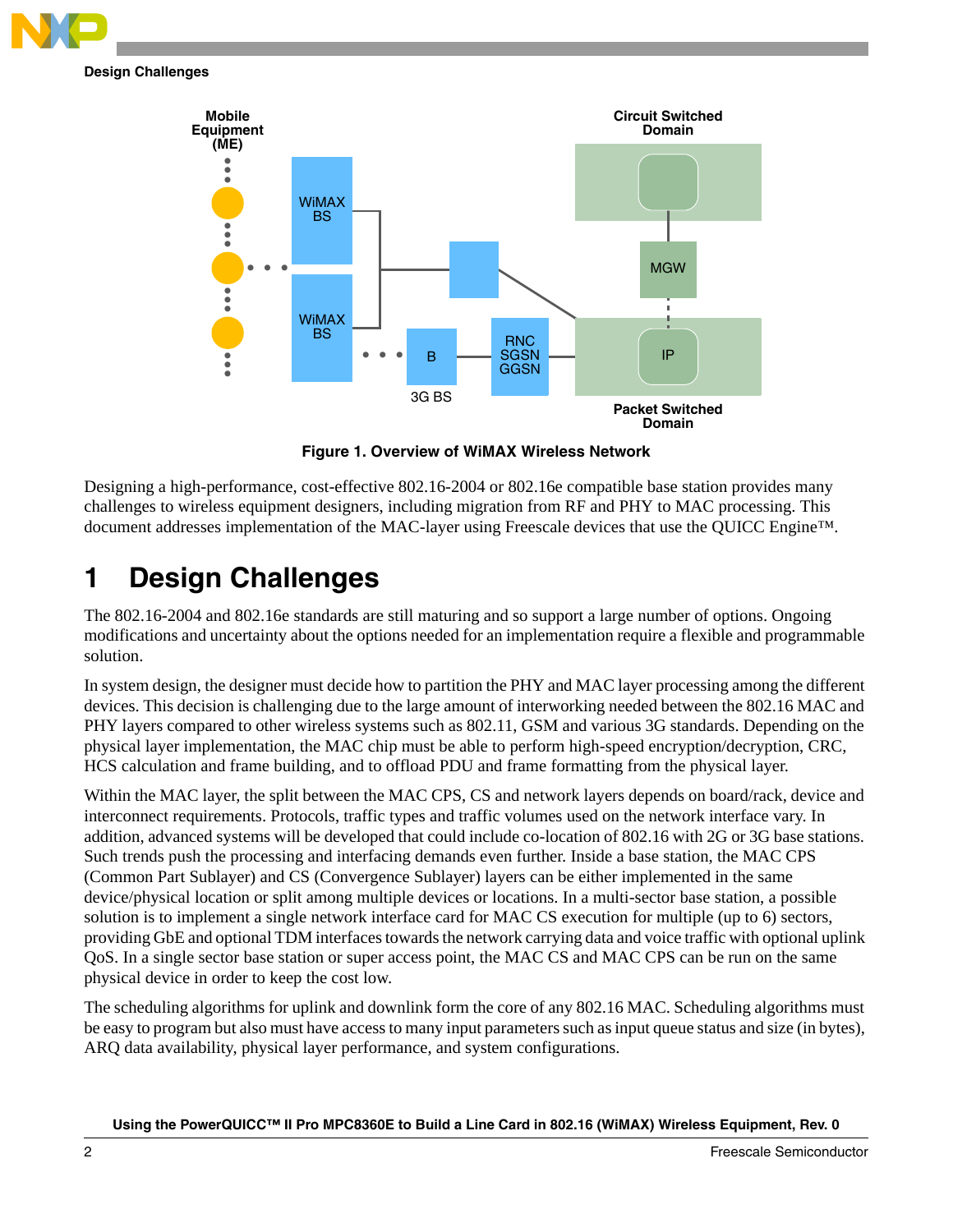

The option for re-use of base station software for development of high end customer premises equipment, such as super access points, requires a low-cost, low-power and highly integrated silicon solution that provides flexibility to add new features and functions through in field software upgrades as market demands dictate in the future.

# <span id="page-2-0"></span>**2 Freescale Semiconductor Solutions**

As technology standards for 802.16 WiMax change, a programmable communication-processing platform that can evolve with technology provides equipment vendors with a competitive advantage. With these system requirements in mind, Freescale is pleased to introduce the latest addition to its popular PowerQUICC<sup>™</sup> family of microprocessors—the PowerQUICC II Pro MPC8360E.

The MPC8360E incorporates the e300, 603e core which includes 32 Kbytes of L1 instruction and data caches, 32-bit PCI bridge, four DMA channels, USB support, dual 32-bit DDR memory controller, a double precision floating point unit and on-board memory management units. A block diagram of the MPC8360E is shown in [Figure 2](#page-2-1).



## **Figure 2. MPC8360E Block Diagram**

<span id="page-2-1"></span>A new communications complex—the QUICC Engine™—forms the heart of the networking capability of the MPC8360E. The QUICC Engine contains several peripheral controllers and integrates two 32-bit RISC controllers.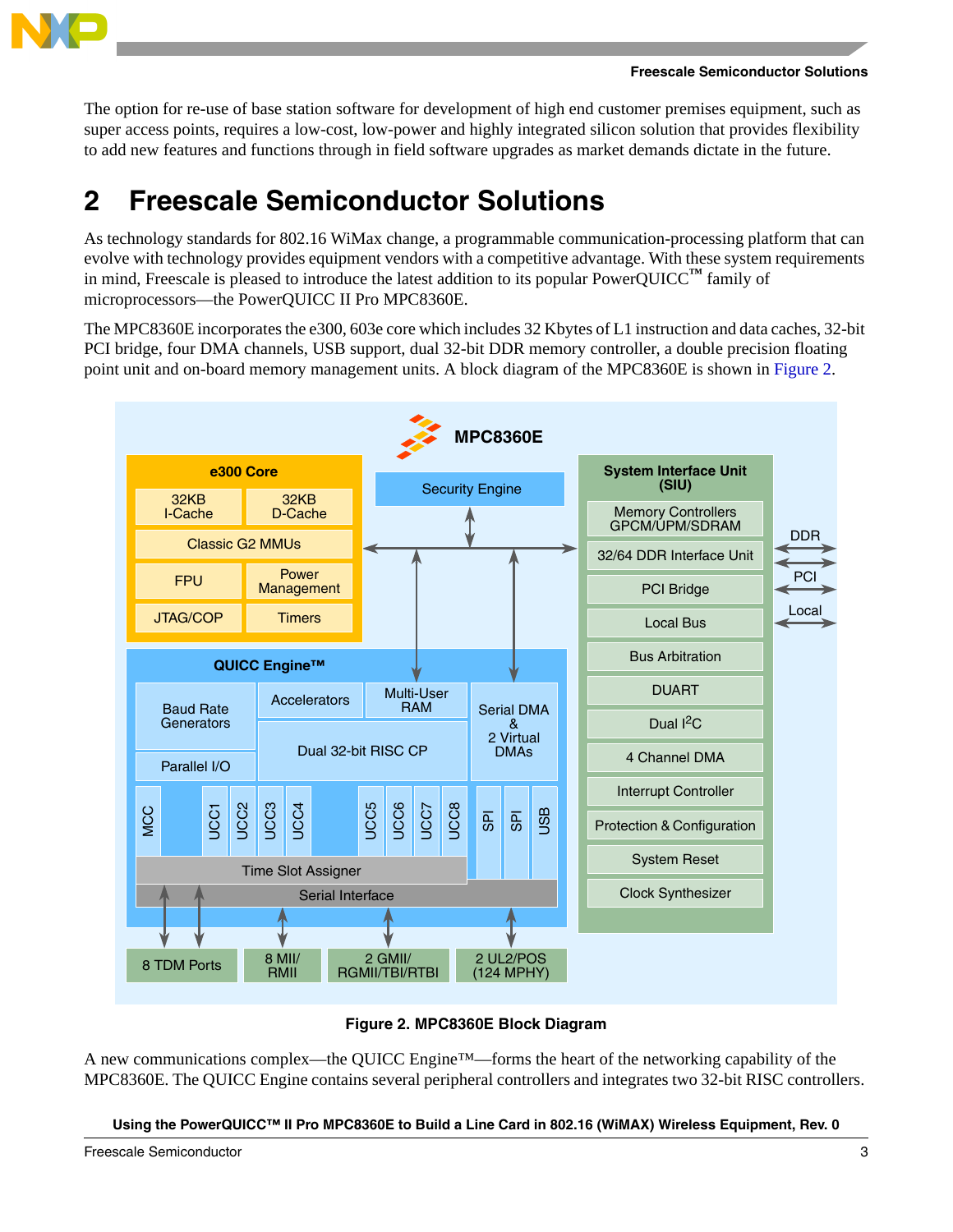

## **Freescale Semiconductor Solutions**

Each RISC controller can control multiple peripherals and work together to provide increased aggregated system bandwidth for higher throughput applications. Protocol support is provided by the main workhorses of the device—the unified communication controllers (UCCs) and multi-channel communication controller (MCC).

Each of the eight UCCs can support a variety of communication protocols: 10/100/1000 Mbps Ethernet through a Media-Independent Interface, ATM / POS PHY support up to OC-12 speeds, Serial ATM, Multi-PHY ATM, HDLC, UART, Multi-Link/Class PPP, BISYNC and 64 TDM channels. Each MCC is capable of supporting up to 256 TDM channels in either transparent or HDLC channel modes and multiplexing almost any combination of sub-groups into a single or multiple TDM stream. Inverse Multiplexing over ATM is supported and allows ATM traffic to be distributed across multiple E1/T1 circuits. This allows service providers to lease the exact bandwidth that subscriber's request.

In addition, the QUICC Engine can also support two UTOPIA level 2 or two POS interfaces, each interface capable of supporting 124 Multi-PHY, or up to two, 128 Multi-PHY interfaces using extended address mode. The QUICC Engine also features an integrated 8-port, L2 Ethernet switch which can provide 4 priority levels on each port, VLAN functionality, IGMP snooping, network auto-negotiation function, store-and-forward switching and packet-error filtering. Enhanced interworking features within the QUICC Engine helps offload the main CPU. The QUICC Engine can provide ATM-to-ATM switching, Ethernet to ATM switching with L3 / L4 support and PPP interworking.

The MPC8360E's security engine allows CPU-intensive cryptographic operations to be offloaded from the main CPU core. The security-processing accelerator provides hardware acceleration for the DES, 3DES, AES, SHA-1, MD-5, and ARC-4 algorithms. It includes a public key accelerator and an on-chip random number generator.

In summary, the MPC8360E provides a highly integrated, fully programmable communications processor that allows reuse of existing legacy PowerQUICC II and III software drivers and microcode packages. This helps ensure that a low cost system solution can be quickly developed and will offer flexibility to accommodate new standards and evolving system requirements.

# <span id="page-3-0"></span>**2.1 The PowerQUICC II Pro MPC8360E**

The PowerQUICC II Pro MPC8360E is a high performance, highly integrated communication processor solution that offers the following.

# **2.1.1 MPC8360E Features**

- High-performance, low power  $\ll$  5W typical power dissipation), and cost-effective communications processor
- The MPC8360E QUICC Engine offers a future proof solution for next generation designs by supporting programmable protocol termination, network interface termination, and interworking features to meet evolving protocol standards
- Single platform architecture supports the convergence of IP packet networks and ATM networks, including interworking between these networks
- Simplified network interface card design with a cost-effective single chip data plane/control plane solution for ATM or IP packet processing (or both). This reduced component count, board power consumption and board real estate.
- Universal network interface card design for multiple applications, which lowers costs and reduces time-to-market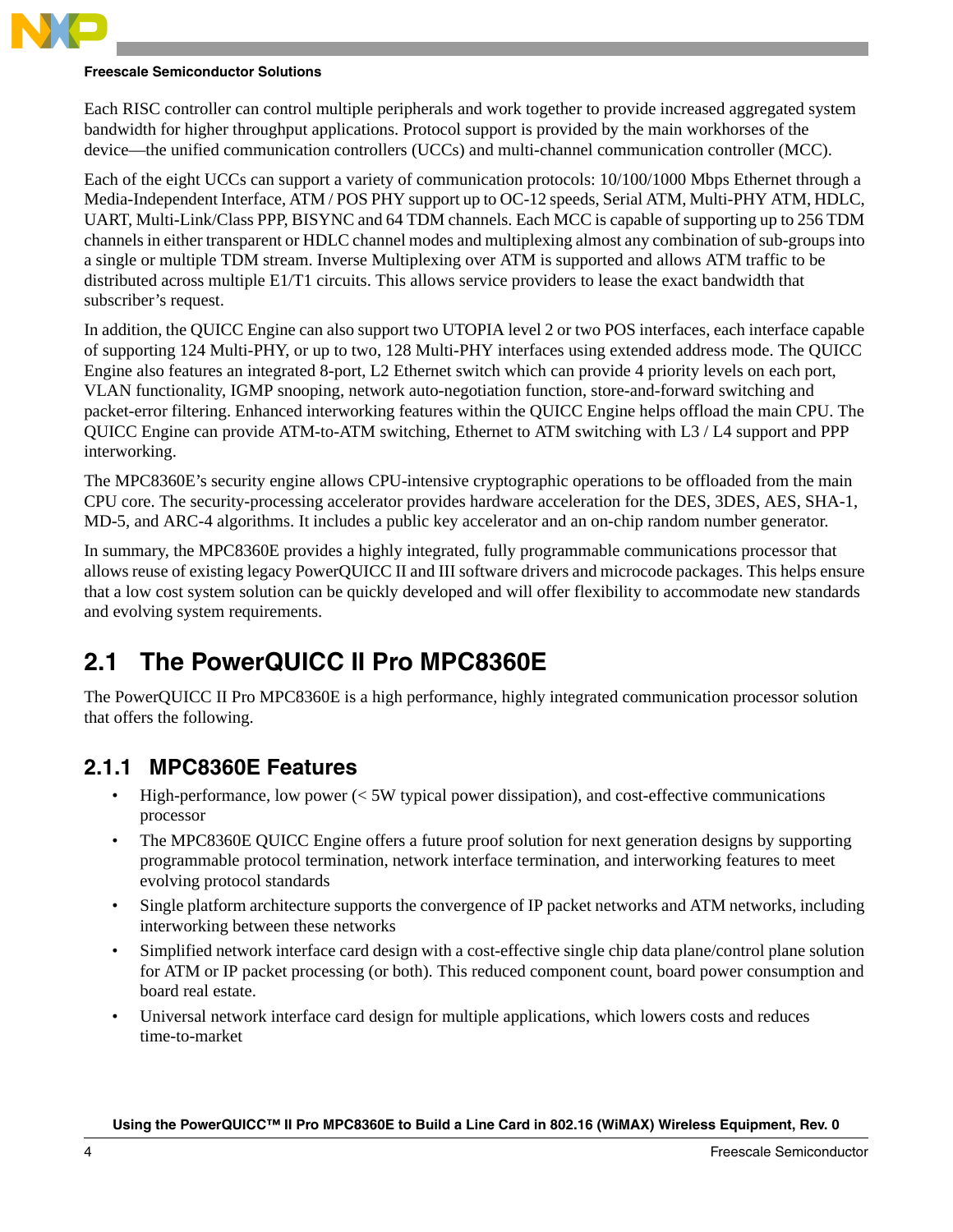



- Built-in proprietary, hardware accelerators that accelerate data plane traffic, such as interworking, and control plane packet snooping, such as IGMP, VLAN tagging, DHCP, and so on
- DDR memory controller—one 64-bit or 2x32-bit interfaces that split data and control plane traffic at up to 333 MHz
- e300 PowerPC core (enhanced version of 603e core with 32K bytes of Level 1 Instruction and 32K bytes of Level 1 Data caches)
- 32-bit PCI interface
- 32-bit Local Bus interface
- USB
- Integrated 8-port L2 Ethernet switch
	- 8 connection ports of 10/100 Mbps MII/RMII & one CPU internal port
	- Each port supports four priority levels
	- Priority levels used with VLAN tags or IP TOS field to implement QoS
	- QoS types of traffic, such as voice, video, and data
- Security engine provides termination or encrypted plane traffic
- High degree of software compatibility with previous-generation PowerQUICC processor-based designs for backward compatibility and easier software migration
- Seamless connection to PowerQUICC III family devices for increased control (CPU) application processing requirements

## **2.1.1.1 Protocols**

- ATM SAR up to 622Mbps (OC-12) full duplex, with ATM traffic shaping (ATF TM4.1) for up to 64K ATM connections
- Support for ATM AAL1 structured and unstructured Circuit Emulation Service (CES 2.0)
- Support for IMA and ATM Transmission Convergence sub-layer
- ATM OAM handling features compatible with ITU-T I.610
- PPP, Multi-Link (ML-PPP), Multi-Class (MC-PPP) and PPP mux in accordance with the following RFCs: 1661, 1662, 1990, 2686 and 3153
- IP termination support for IPv4 and IPv6 packets including TOS, TTL and header checksum processing
- L2 Ethernet switching using MAC address or IEEE 802.1P/Q VLAN tags
- Support for ATM (AAL2/AAL5) to Ethernet (IP) interworking
- Extensive support for ATM statistics and Ethernet RMON/MIB statistics.
- Support for 256 channels or HDLC/Transparent or 128 channels of SS#7

## **2.1.1.2 Serial Interfaces**

- Support for two UL2 / POS-PHY interfaces with 124 Multi-PHY addresses each.
- Support for two 1000Mbps Ethernet interfaces using GMII or RGMII, TBI, RTBI.
- Support for up to eight 10/100Mbps Ethernet interfaces using MII or RMII
- Support for up to eight  $T1 / E1 / J1 / E3$  or DS-3 serial interfaces
- Support for dual UART, I<sup>2</sup>C and SPI interfaces.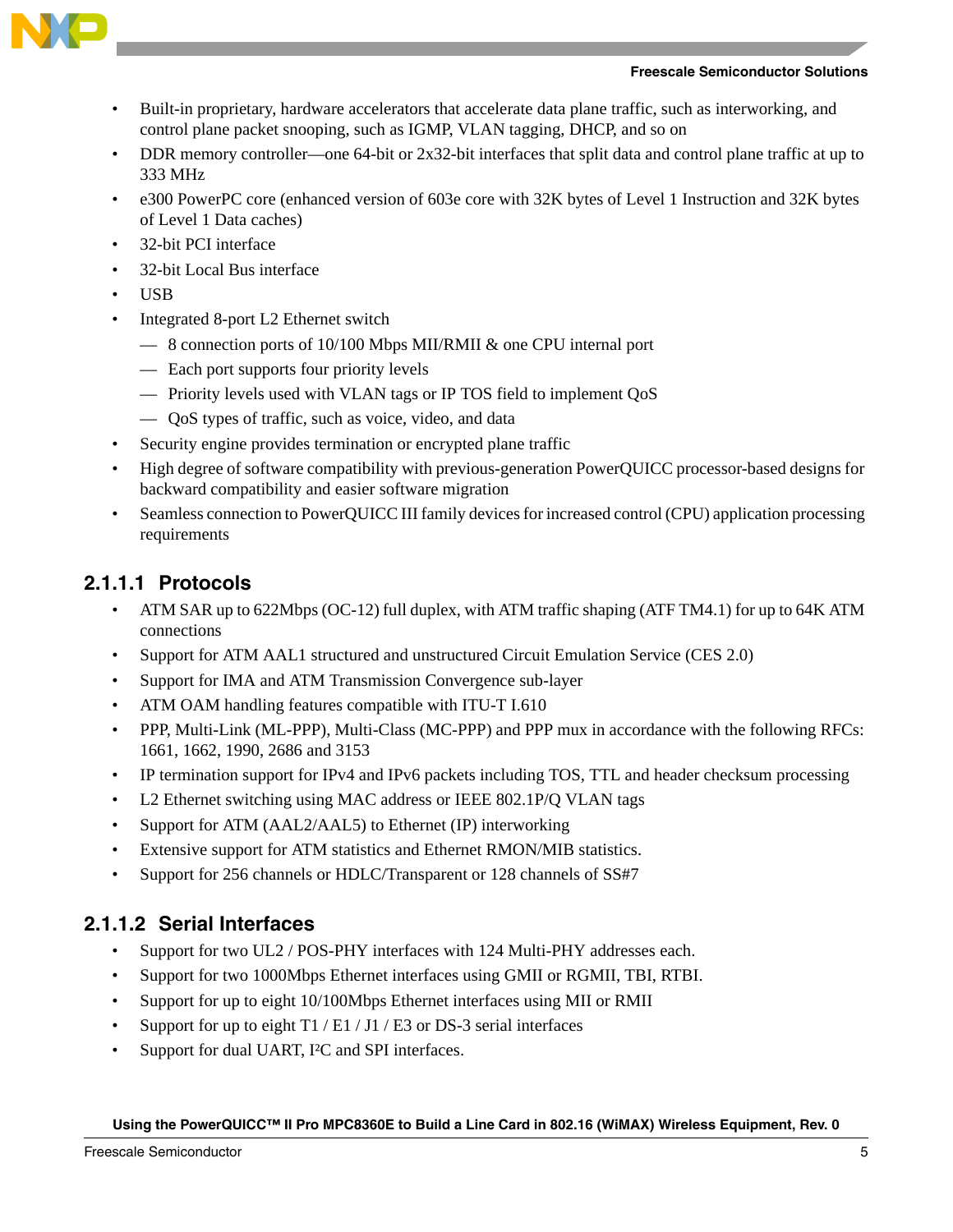

### **Freescale Semiconductor Solutions**

System scalability is also made available through the number of UCCs and MCCs. The initial implementation offers eight UCCs and one MCC, however as a result of the system-on-a-chip design methodology used for the QUICC Engine, these numbers can be scaled to support an optimized mix of communications channels. The flexible architecture of the QUICC Engine allows customers to customize their own application protocol and filtering requirements, allowing Freescale to add more RISC engines and/or UCCs on future family derivatives.

# <span id="page-5-0"></span>**2.2 Development Environment**

Development tools, hardware platforms, software building blocks and application-specific software solutions are available from Freescale and our Freescale Alliance Program, including third party protocol and signaling stack suppliers, real time operating systems support and a variety of applications software support. All of this builds upon the existing industry standard PowerQUICC family support program.

# **2.2.1 Software Development Tools**

To simplify and accelerate the development process, Freescale will provide a user-friendly, integrated development environment (IDE), which includes a compiler, instruction set simulator and debugger for the e300 PowerPC core.

# **2.2.2 Application Development System (ADS)**

Freescale provides an ADS board as a reference platform and programming development environment for the MPC8360E with a complete Linux Board Support Package. The ADS board will support on-board DDR SDRAM memory, a PCI interface, and a debug port and can be configured with optional daughter cards supporting protocols such as OC-3 or OC-12 ATM,  $8xT1/E1$  and Ethernet (10/100/1000Base T).

Also available is a complete development system based around the AdvancedTCA (ATCA) form factor chassis with a choice of AMC cards that can be operate stand alone, or as modular inserts into the main processor baseboard. This allows maximum flexibility for prototyping wireless network interface, control and base band applications using Freescale silicon solutions.

# **2.2.3 Modular Software Building Blocks**

The QUICC Engine will be supported by a complete set of configurable device API drivers and initialization software. [Figure 3](#page-6-1) shows the wealth of software protocols that the QUICC Engine with the e300 PowerPC™ core is able to provide.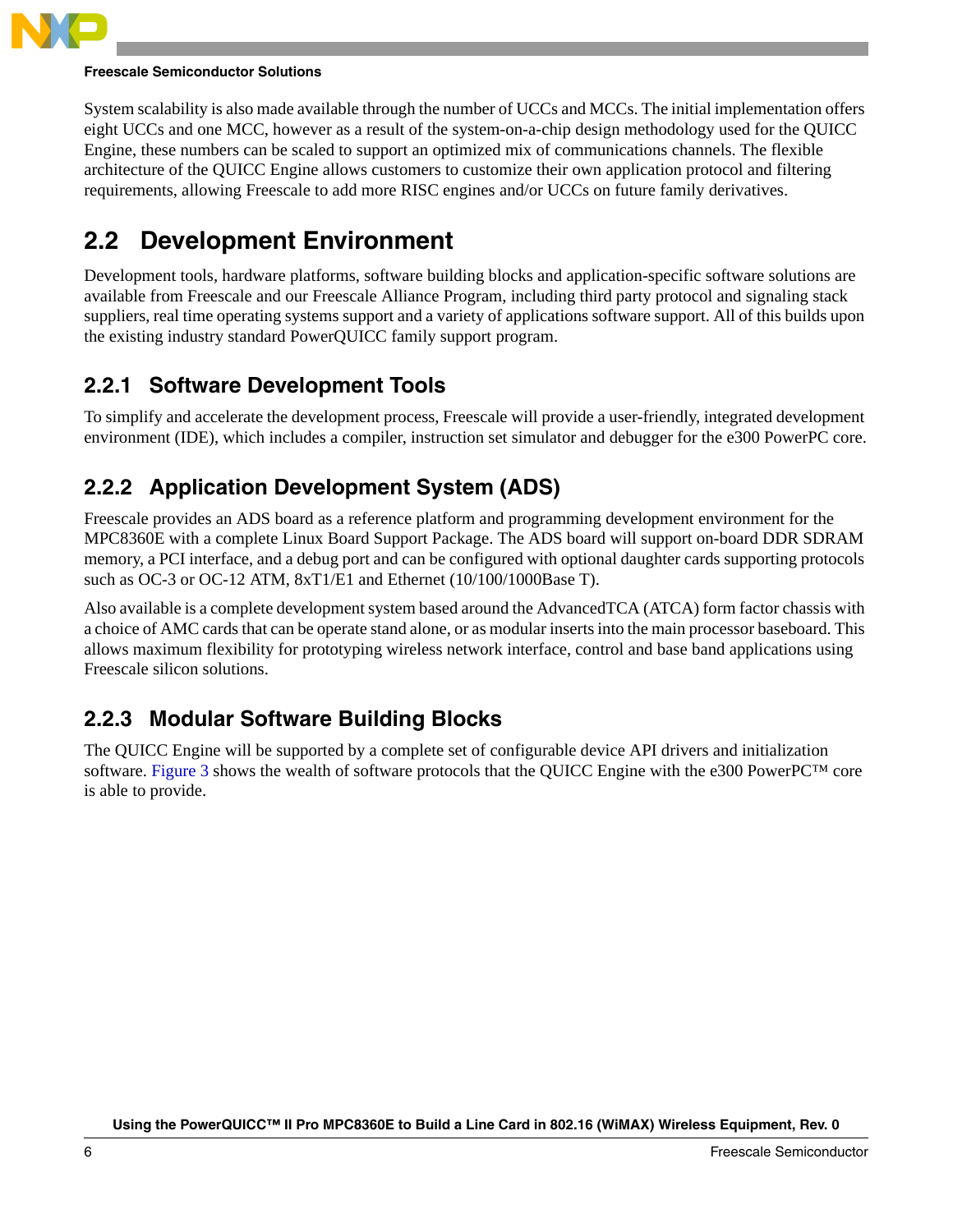

#### **Application Example**

| <b>Higher Layer</b>                                               |                                                                |              | <b>Freescale Example</b><br><b>Customer Application</b><br>Applications |                              |                   |                                           | 3rd Party Stacks & Protocols                        | <b>SSL</b>   |  |
|-------------------------------------------------------------------|----------------------------------------------------------------|--------------|-------------------------------------------------------------------------|------------------------------|-------------------|-------------------------------------------|-----------------------------------------------------|--------------|--|
| <b>Functions</b>                                                  |                                                                |              | <b>RIP</b><br><b>IGMP</b>                                               | <b>ARP</b>                   | <b>OSPF</b>       | <b>SNMP</b>                               | <b>BGP</b><br><b>ICMP</b>                           | IP-Sec       |  |
| QUICC™<br>Engine API                                              |                                                                | RING         | QUICC Engine DEVICE DRIVER INTERFACE API                                |                              |                   |                                           |                                                     |              |  |
|                                                                   |                                                                | <b>DINDM</b> | <b>Multi-Protocol Encapsulation</b>                                     |                              |                   | Header Compression, Checksum              | IP Forwarding, Routing, Management, Classification, |              |  |
| Layer<br>2/3                                                      |                                                                | ш            | <b>MPLS</b><br>QoS                                                      |                              |                   | Eth over ATM. IPoATM. IPoPPP. IPoEthernet |                                                     |              |  |
|                                                                   | ORMANC<br>CONFIGURATION DRIVERS<br>Ě<br>ō.<br>οð<br><b>DAM</b> |              | TCP/IP v4/v6                                                            |                              |                   |                                           |                                                     |              |  |
|                                                                   |                                                                |              | <b>Flow Control</b>                                                     | <b>CESOE</b>                 | RPR-802.17        | WiMax-802.16                              | VLAN, Switching, Tagging,<br>Aggregation            |              |  |
|                                                                   |                                                                |              | <b>Bridging &amp; Reconfiguration</b>                                   |                              | <b>SNAP/LLC</b>   | <b>Statistics</b>                         | <b>PPP</b><br>ML-PPP                                | <b>PPPoE</b> |  |
| Layer <sub>2</sub>                                                |                                                                |              | AAL0<br>AAL <sub>5</sub><br>AAL <sub>2</sub>                            | AAL1/CES                     | L <sub>2</sub> TP | 802.3 Ad Link<br>Aggregation              | <b>PPPoATM</b><br><b>Transparent</b>                | <b>ISDN</b>  |  |
|                                                                   |                                                                |              | <b>Switching &amp; OAM</b><br><b>SATM-TC</b>                            | <b>IMA</b>                   | L2TPoATM          | 3GPPTS                                    | MC-PPP<br><b>PPPMux</b>                             | SS7          |  |
|                                                                   |                                                                |              |                                                                         | <b>ATM</b>                   |                   |                                           | 10/100/1000 Base T                                  | <b>HDLC</b>  |  |
| <b>Physical Laver</b><br>$UTOPIA$   /    + Ext MPHY<br>Interfaces |                                                                |              |                                                                         | MII/RMII/GMII/RGMII/TBI/RTBI | <b>TDM</b>        | <b>POS</b>                                |                                                     |              |  |

**Figure 3. Software Protocol Support for the QUICC Engine**

# <span id="page-6-1"></span><span id="page-6-0"></span>**3 Application Example**

Equipment manufacturers need a high degree of flexibility in their design, in parallel with increasing demands on fields such as power consumption, PCB real estate, design time and cost. Such combination of demands cannot be dealt with by implementations relying heavily on ASIC or FPGA technology.

Freescale proposes a software-defined solution based on our PowerPC TM, QUICC TM Engine and DSPs based on Starcore technology. As an implementation example, a line card with PHY and MAC based on these technologies is shown below in [Figure 4](#page-7-0).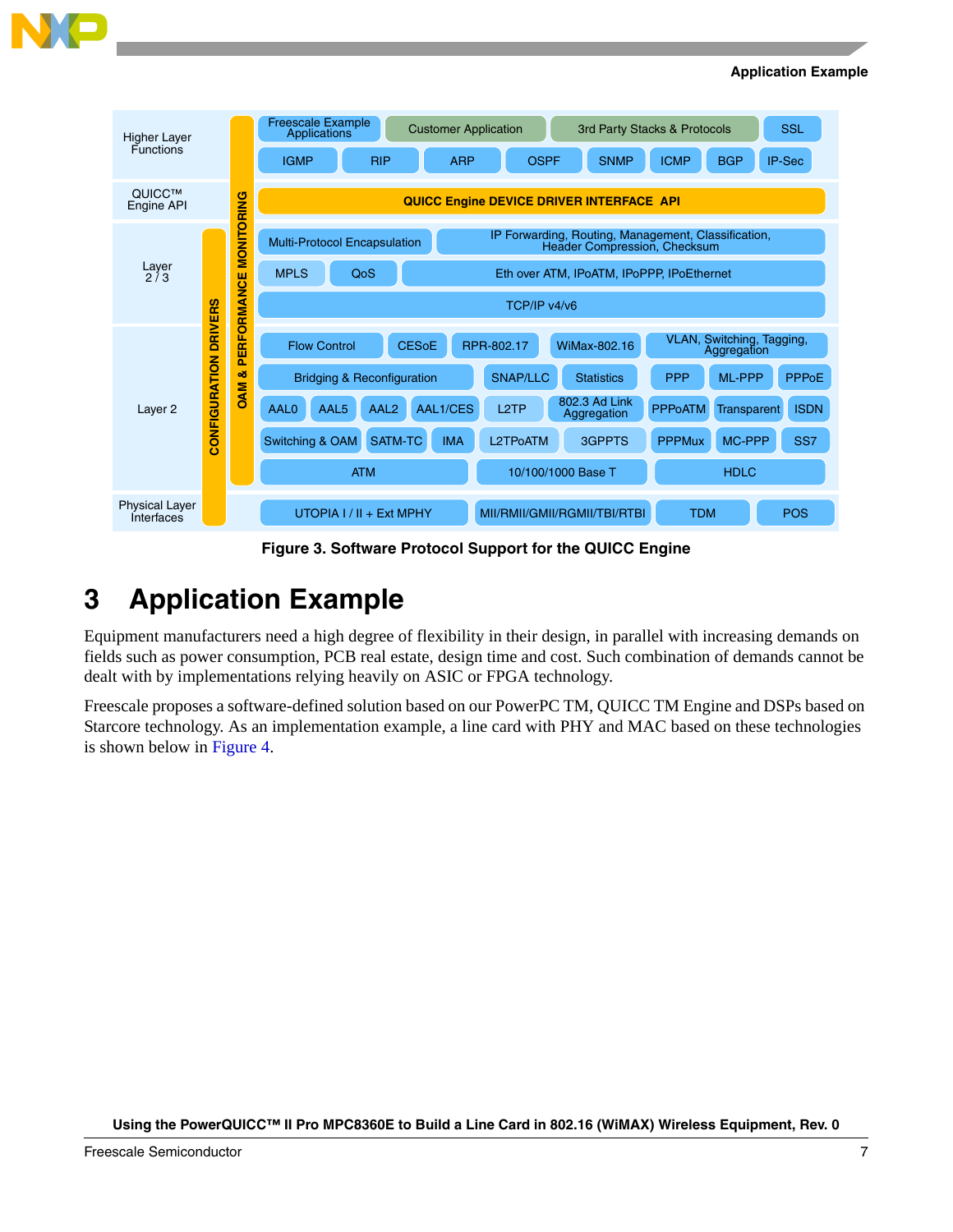

### **Application Example**



**Figure 4. 802.16 Line Card/Single Sector BS High-Level Architecture**

<span id="page-7-0"></span>In this implementation, several line cards are connected through a single network interface card through Ethernet (multiple Fast Ethernet or a single Gigabit Ethernet link). A more detailed overview of the application of the MPC8360E in this approach is detailed in [Figure 5](#page-8-0) and [Figure 6](#page-8-1) for a line card and network interface card.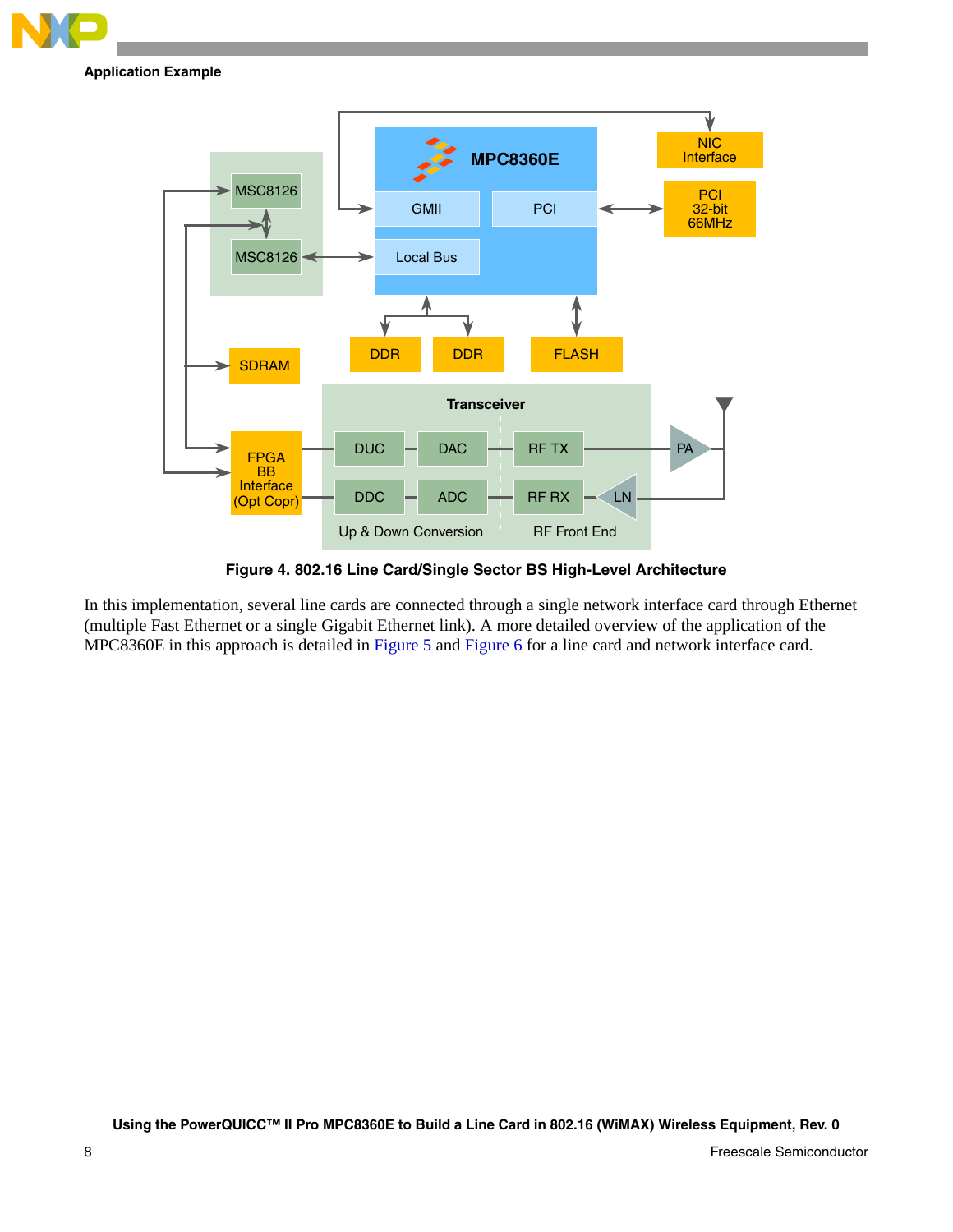



**Figure 5. Possible 802.16 Line Card or Single Sector BS Implementation Using MPC8360E**

<span id="page-8-0"></span>

**Figure 6. Possible 802.16 Network Interface Card Implementation Using MPC8360E**

<span id="page-8-1"></span>Optionally, the network interface can be TDM or any other standard protocol. The backplane carries Ethernet frames containing proprietary defined packets containing among others CID and IP payload.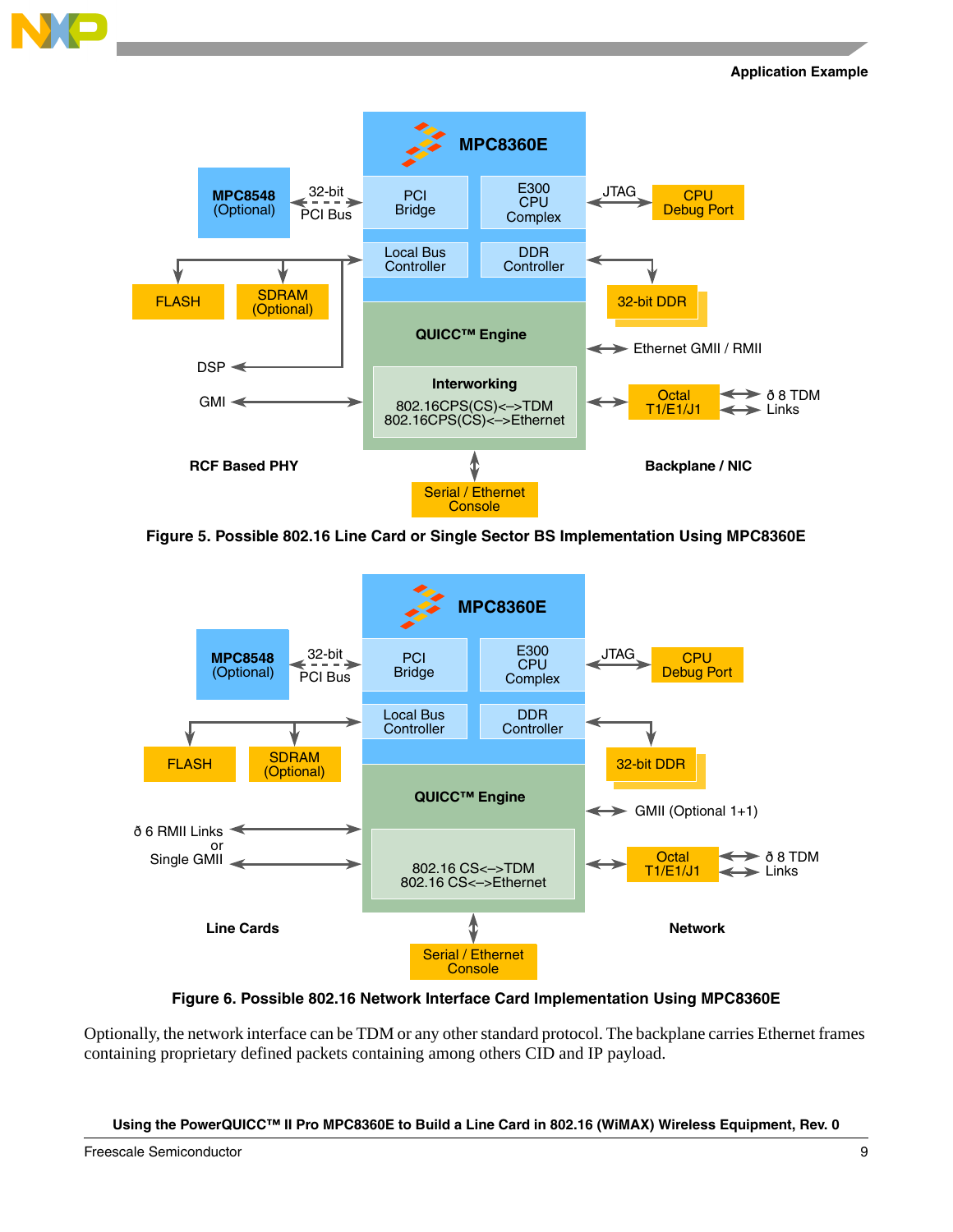

### **Software**

In this system, the line card handles the MAC CS layer (classification, PHS, optionally uplink QoS), whereas the MAC CPS and control functionality are processed on the line cards.

For line card use, the QUICC Engine Typically handles the lower layer MAC, as where the upper MAC is implemented in software on the e300 core (although other partitioning is also feasible). The interfacing capabilities of the MPC8360E are used for interconnect to the PHY layer (for example, using Ethernet) on one side and to the network on the other (Ethernet), with an option to extend the raw processing power needed by connecting an MPC8548 through PCI. Also, legacy systems with a UTOPIA backplane or single sector base station implementations needing TDM interfacing is supported without adding extra hardware.

On the network interface card, connectivity is the main concern. The MPC8360E supports two Gigabit Ethernet connections for a 1:1 redundant network interface or back plane, or up to 8 RMII connections if a star-topology backplane is implemented. Of course, UTOPIA, TDM and other interfacing capabilities are fully supported. Support for classification of the downlink traffic arriving from the network interface, PHS (Payload Header Suppression), uplink classification (from CID) and optionally uplink QoS is implemented in software.

# <span id="page-9-0"></span>**4 Software**

Options in the standard and interpretations of PHS allows for different implementations of an 802.16 MAC layer. For this reason, flexibility—the option for vendor differentiation—is a major consideration when choosing the optimum MAC layer device. To keep design time low, a fully programmable 'building block' based software solution is best. This also allows for different parts of the system (such as frame building/de-mapping and the MAC CS layer) to be implemented on different devices if required.

[Figure 7](#page-9-1) shows an 802.16 MAC layer implementation built from software blocks. In the downlink direction, after classification and optional PHS, the SDUs are enqueued into per-CID queues, which are emptied by the fragmentation/packing block. This is done using input from the downlink scheduler algorithm. After saving the transmitted data including time-stamp information in a separate ARQ queue, the generated PDU is formatted (inclusion of CRC, HCS and encryption) and forwarded on to the frame builder. High-speed hardware based encryption for all supported algorithms and CRC blocks are needed in order to keep up with increasing throughput demands.

After frame de-mapping in the uplink, incoming PDUs are first checked for valid CRC and HCS before being hardware decrypted. The de-fragmentation/unpacking block separates out the individual fragments from the PDU, builds SDUs and updates the uplink ARQ status. After optional uplink QoS the SDUs are transmitted towards the network. Optionally, SDUs can be forwarded to a VoIP card for decoding to a TDM stream or transcoding. The uplink scheduler has to coordinate with the downlink scheduler, especially when implementing a TDD system.



<span id="page-9-1"></span>**Figure 7. Possible 802.16 CPS+CS MAC Layer Implementation in Software Blocks**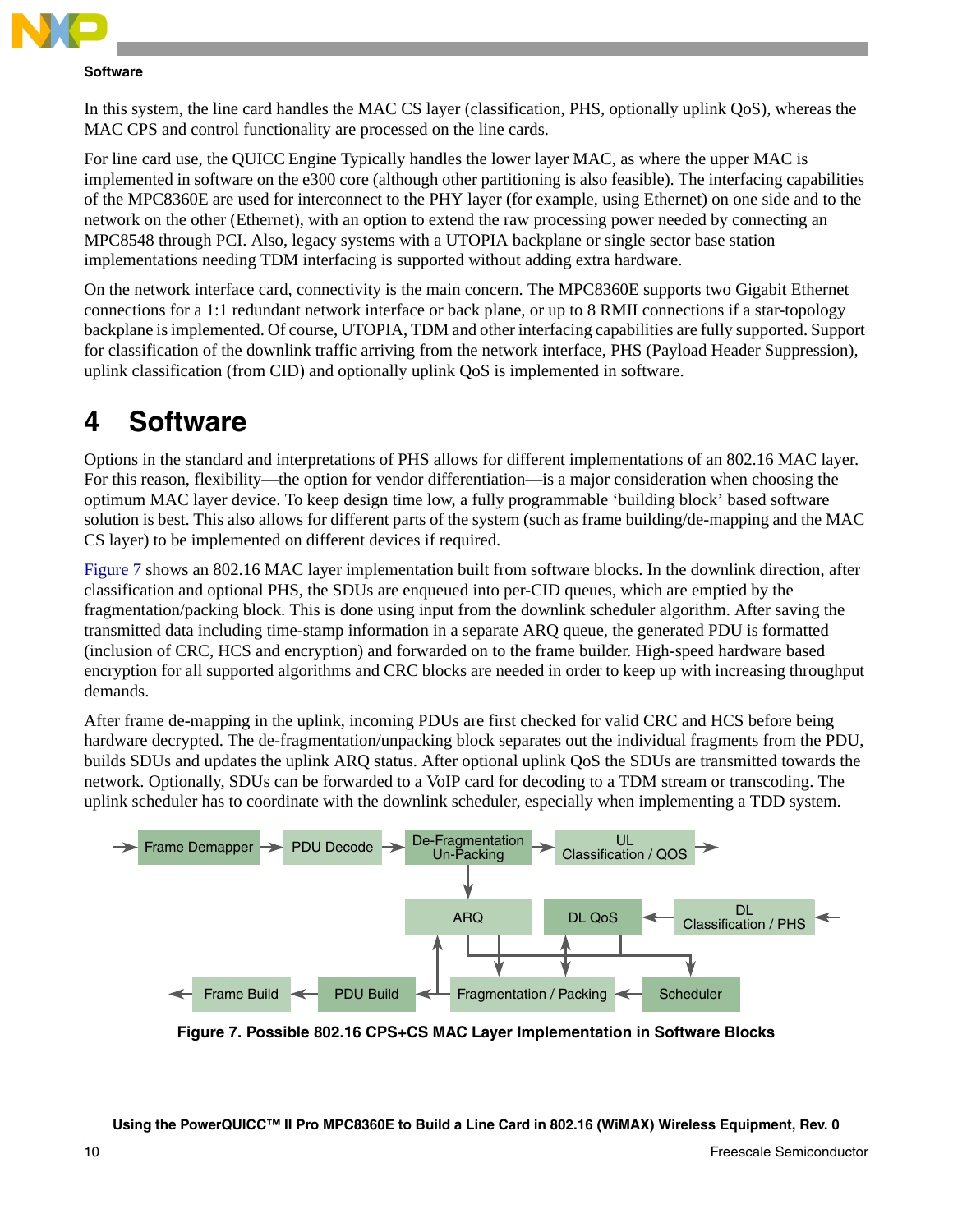

### **Summary**

Two major building blocks of this system are the downlink and uplink schedulers. For ease of implementation, these could be implemented as a high-priority task in the e300 core, or for better throughput they could be placed inside the QUICC Engine. In either case, care must be taken to give access to all information needed for scheduling decisions such as queue depth in bytes (for both ARQ and normal traffic), channel configuration (e.g. modulation, block size) and service agreements.

For sub-optimized implementations or the case that more computational intensive processing is needed, a second processor such as an MPC8548 can be connected through the PCI bus to increase the CPU performance even more, as is shown in [Figure 5.](#page-8-0)

Standards development forecast an increased throughput need in the foreseeable future. Therefore, it is important to implement a system which not only delivers sufficient throughput in the short term but also provides enough headroom for future generations and is scalable towards more advanced applications. Examples of such applications could be co-location with other 802.16 base stations, and 2G, 3G or 802.11 networks. Such systems demand not only hardware headroom but also a broad range of supported protocol stacks, including ATM (AAL2, AAL5), VLAN, RTP, PPP, ML/MC-PPP, PPPMux, IP header compression, routing, IP-Sec and QoS.

# <span id="page-10-0"></span>**5 Summary**

The PowerQUICC II Pro MPC8360E with the new QUICC Engine is a significant step forward in performance, integration and cost effectiveness for a wide variety of application. For flexible, high performance, wireless network interface cards, the MPC8360E offers a comprehensive feature set that enables cost effective solutions with an unrivalled level of versatility to evolve as both standards and the system requirements change.